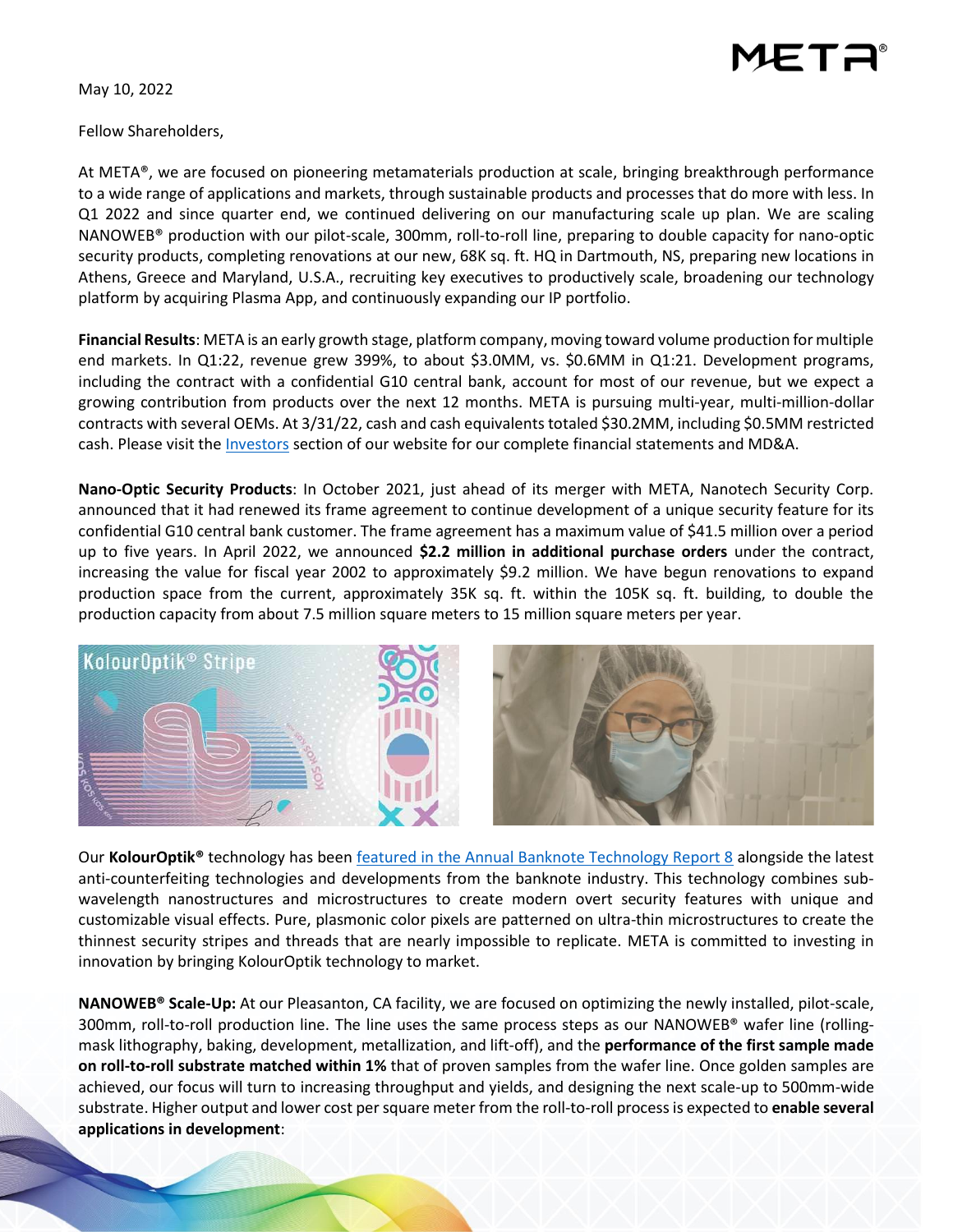- **5G Reflectors and Antennas**: Sekisui Chemical has recently [published results of indoor propagation](https://www.researchgate.net/publication/359254483_Indoor_Propagation_Measurements_with_Sekisui_Transparent_Reflectors_at_2839120144_GHz)  [measurements](https://www.researchgate.net/publication/359254483_Indoor_Propagation_Measurements_with_Sekisui_Transparent_Reflectors_at_2839120144_GHz) using transparent reflectors to improve non-line-of-sight coverage. Our solution uses no power, is more sustainable, and should be faster to deploy and less expensive than adding network hardware.
- **EMI Shielding**: We have recently completed the successful internal test of a microwave oven with an integrated, **fully transparent** window using NANOWEB® to prevent leakage of microwave radiation. This is **an industry first.** Our solution provides **perfect visibility** of cooking food, with **equal or superior shielding**.
- **Deicing and Defogging**: EVs (electric vehicles) and ADAS (advanced driver assistance systems) need transparent heaters to keep windshields, headlights, and sensors clear in bad weather. We have **interest from multiple OEMs** for our unique capabilities, including combined transparent heating and EMI shielding.





*Pilot-Scale, 300mm RML® Tool Transparent Microwave Shielding*

**Disposition of Oil and Gas Assets**: At the end of March, w[e provided an update](https://metamaterial.com/meta-materials-provides-update-on-the-special-series-a-preferred-stock-dividend/) on the sale or disposition of the oil and gas assets. Once completed, either the consideration received from a sale, or the continuing operation of these assets will be owned by the Company's Series A preferred stockholders. We are currently planning to exchange the Series A preferred for shares of OilCo, Inc., a wholly owned subsidiary of the Company that holds all of the Oil and Gas assets and operations. To complete this exchange, an audit of the oil and gas operations was required. META engaged an auditor, and the audit is now complete. When the exchange is completed, holders of Series A preferred shares will exchange their preferred shares pro rata for the OilCo common shares. The necessary regulatory and legal work related to the asset consolidation and exchange is expected to be completed in the coming months.

**Key Executive Additions**: In April, we announced that Dr. John ["Yiannis" Antoniades](https://metamaterial.com/meta-appoints-new-evp-and-expands-organizational-structure-to-accelerate-growth-strengthen-pipeline-and-increase-productivity/) had joined META as Executive Vice President, Head of Engineering and Electro-Optical & Infrared Systems. Dr. Antoniades brings over 35 years of experience in the system, hardware, and software development of advanced technology systems for a wide variety of applications, and he has demonstrated leadership in the academic, government and private sectors. He will build and lead a team to drive product engineering and META's growing portfolio of technologies to become more vertically integrated. We will also open a new office, strategically located in Maryland, home to leading health care organizations, top aerospace & defense companies, hundreds of research centers, and dozens of federal agencies.

In April, we also announced the appointment of Mr. George Francis to the newly created position of Chief [Information Officer.](https://metamaterial.com/meta-materials-appoints-chief-information-officer-to-lead-digital-transformation-initiatives/) Mr. Francis brings over twenty-five years of experience across a diverse range of industries, including manufacturing, retail, distribution, services, and SaaS. Prior to META, he led a team of 120 IT personnel. Mr. Francis will lead the Company's design and implementation of IT architecture, systems, and cyber security, ensuring that META's information technology capabilities are state-of-the-art and more than adequate to meet all ongoing global regulatory and compliance requirements. He will also provide valuable insights into potential monetization of the data that META's emerging products are likely to generate.

**Augmented Reality:** In January, [META joined the Laser Scanning for Augmented Reality \(LaSAR\) Alliance.](https://metamaterial.com/meta-materials-joins-lasar-alliance-for-augmented-reality-wearable-devices/) In Halifax, we are running and refining two **ARfusion™ automated lens casting** lines for smart AR eyewear.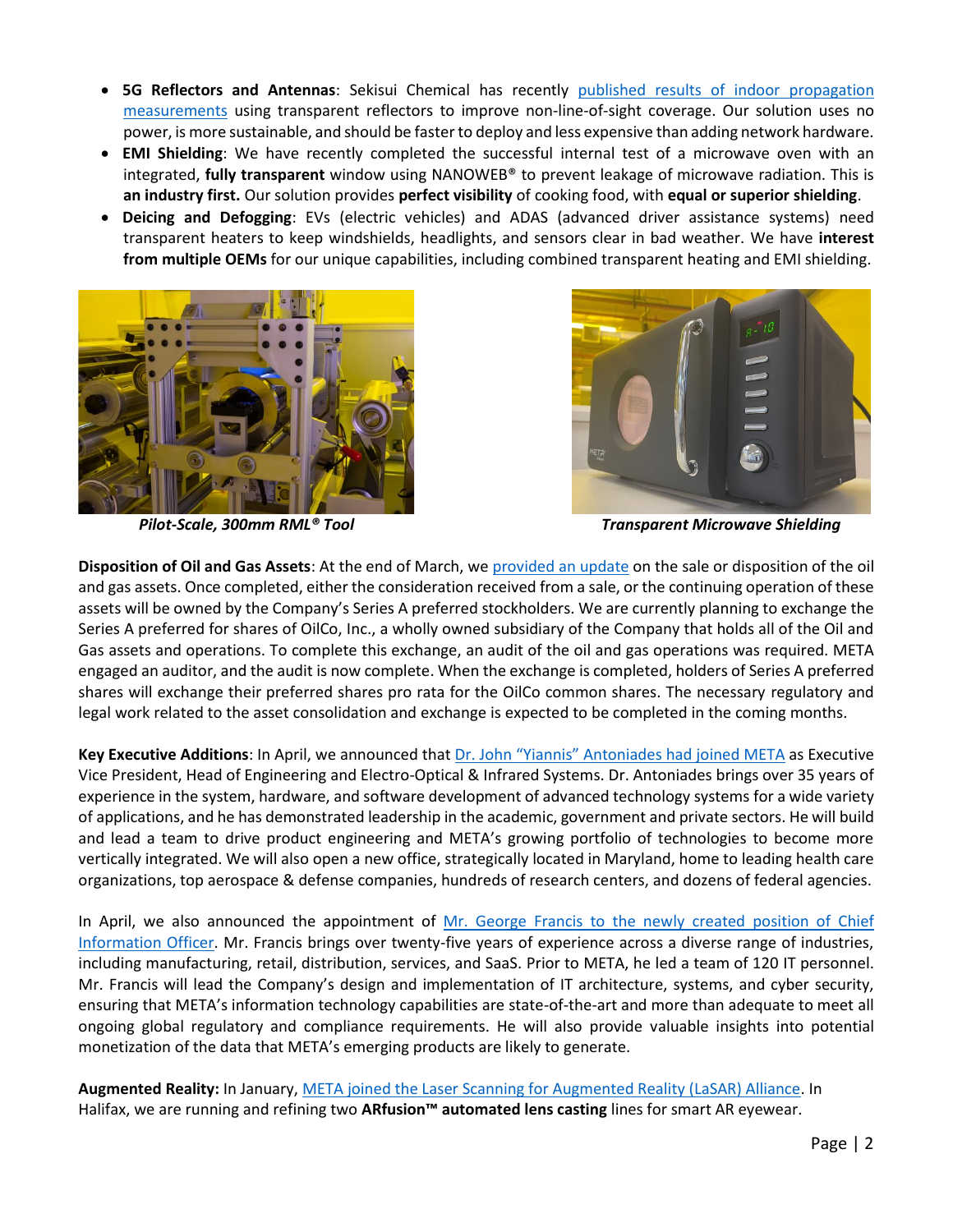**Acquisition of Plasma App**: In April, we acquired [UK-based Plasma App Ltd.,](https://metamaterial.com/meta-materials-acquires-uk-based-plasma-app-ltd/) the developer of [PLASMAfusion™](https://metamaterial.com/technologies/plasmafusion/), a first of its kind, **proprietary** manufacturing platform technology, which enables **high speed coating of any solid material on any substrate**. The team is located at the Rutherford Appleton Laboratories in Oxford, UK.





*PLASMAfusion™ lab-scale tool Copper on Nanoceramic Substrate*

We expect to apply PLASMAfusion™ to the metallization step in our roll-to-roll production process for NANOWEB® films as well as KolourOptik®security films. This is expected to significantly accelerate line speed and increase annual capacity. Large scale and efficient metallization is a critical step for volume production of NANOWEB<sup>®</sup> and many other high volume potential applications such as [solid state batteries](https://www.sciencedirect.com/science/article/abs/pii/S2211285521000744?via%3Dihub) and [battery materials,](https://europe.dupontteijinfilms.com/news/2021/new-battery-current-collectors-developed-by-a-british-consortium/) an estimated \$40B+ market in 2020, requiring hundreds of millions of square meters per year. Large scale metallization is expected to leverage capital equipment investment and substantially reduce cost per square meter of output.

PLASMAfusion™ uniquely combines the benefits of sputtering and evaporation, while using zero VOCs (volatile organic compounds). This technology works in a more sustainable, customizable, and efficient way, by producing new materials in vacuum at low substrate temperatures with higher adhesion. We intend to continue to industrialize and scale up PLASMAfusion™ including applications for our high-volume factory in Thurso, Quebec. Additionally, PLASMAfusion™ will be available for licensing and co-development for strategic partners.

**Intellectual Property**: META currently has **302 active utility and design patent documents**, of which **175 patents have issued**. In the U.S., we have 38 issued patents and 30 pending applications, and in 24 other countries around the world, we have 137 issued patents and 97 pending applications. META's portfolio comprises **81 patent families, of which 48 include at least one granted patent**. Since the FY 2021 report, we have added 33 active patent documents and 7 new patent families, including 9 issued patents and one patent family from Plasma App.

At META, we are inspired by nature to design and develop nanoscale intelligent materials to improve everyday life. As we scale up to reproduce these tiny structures in high volume and at low cost, bringing intelligence to surfaces all around us, I believe the world is beginning to see our potential.

We very much appreciate your continued support.

Sincerely,

George Palikaras, Ph.D., President & CEO / Founder